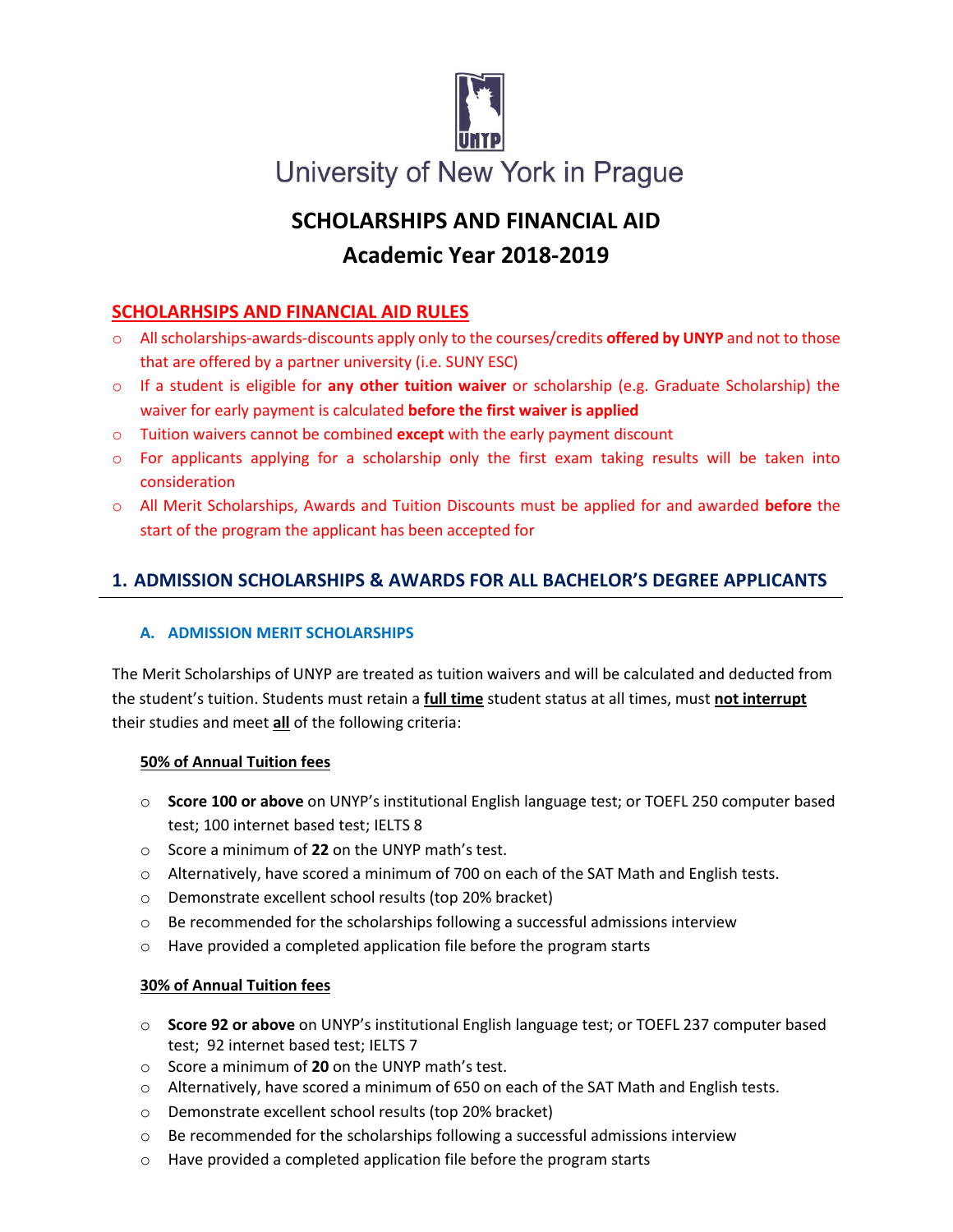#### **15% of Annual Tuition fees**

- o **Score 84 or above** on UNYP's institutional English language test; or TOEFL 220 computer based test; 84 internet based test; IELTS 6.5; FCE – A
- o Score a minimum of **18** on the UNYP math's test.
- $\circ$  Alternatively, have scored a minimum of 600 on each of the SAT Math and English tests.
- o Demonstrate excellent school results (top 20% bracket)
- $\circ$  Be recommended for the scholarships following a successful admissions interview
- o Have provided a completed application file before the program starts

**Transfer students** must have minimum **2.8 out of 4** (or equivalent based on different grading systems) to be able to apply for Admissions Merit Scholarship. This replaces the "Demonstrate excellent High school results (top 20% bracket)" criteria in the scholarship requirements, the rest of the requirements remain the same.

#### **B. THE BARBARA ADAMS HASEK SCHOLARSHIP**

This award is in memory of Barbara Adams Hasek who strived to encourage higher education across all levels of society. A **FULL** Tuition Scholarship for a European Bachelor Degree is awarded annually to a **Czech or Slovak** student who, for mostly financial reasons, would not otherwise be able to attend UNYP. The successful applicant of this **FULL Tuition Scholarship** must:

- $\triangleright$  Submit proof of Financial Need Situation, confirmed by a state authority.
- **Score 84 or above** on UNYP's institutional English language test; (or TOEFL 220 computer based test; 84 internet based test; IELTS 6.5, FCE – A)
- $\triangleright$  Score a minimum of **18** on the UNYP math's test
- $\triangleright$  Provide a motivation letter stating reasons why they should be considered for this award
- Submit complete application documents by **April 30th**

#### **C. SPORTS ACHIEVEMENT AWARDS**

A sports achievement scholarship is awarded in recognition of an outstanding achievement in a sporting endeavor on **one or the other of the criteria detailed below. The awards cannot be combined.** They are based on the highest achievement at the time of application:

#### o **20% tuition fee reduction**

For applicants who have represented their country at an international level

#### o **10% tuition fee reduction**

For applicants who have placed in the top three at a National level, either as an individual or in a team event.

# **2. UNYP SCHOLARSHIPS, AWARDS AND TUITION REDUCTIONS FOR ALL UNDERGRADUATE PROGRAMS**

#### **A. EARLY PAYMENT DISCOUNTS**

#### *Available for ALL DAILY PROGRAM APPLICANTS AND STUDENTS*

-An Early Payment incentive equivalent to a **5% discount on tuition** for UNYP credits is available for applicants and students who register and **pay a deposit of 60,000 CZK** for the **Fall** semester of the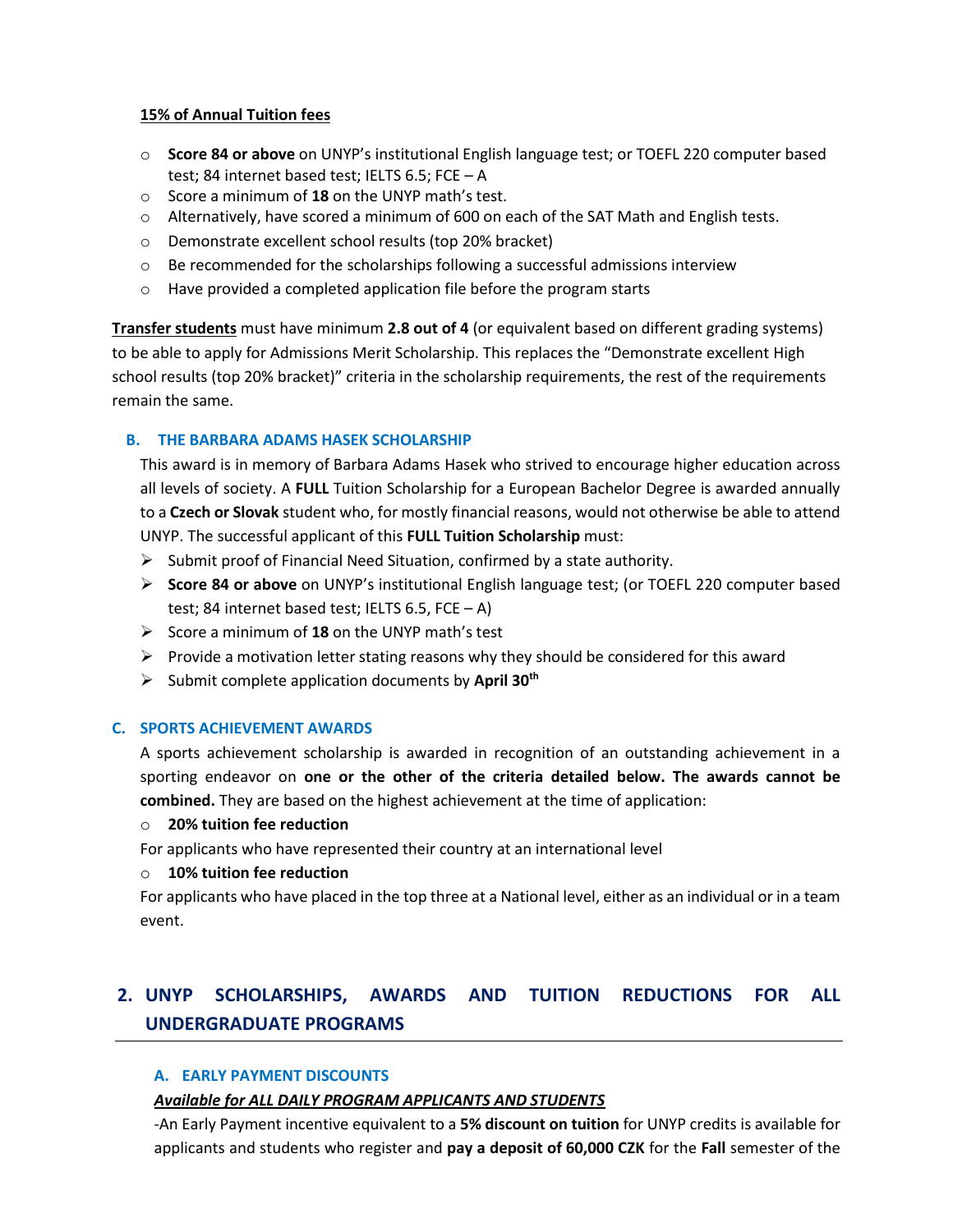following academic year. To be eligible to qualify for this discount, students **must have paid the reservation fee in full by June 30th .**

-An Early Payment incentive equivalent to a **5% discount on tuition** for UNYP credits is available for applicants and students who register and **pay a deposit of 60,000 CZK** for the **Spring** semester of the following academic year. To be eligible to qualify for this discount, students **must have paid the reservation fee in full by October 31st .**

#### **B. ACADEMIC ACHIEVEMENT AWARD**

- Applicable to **ALL CURRENT degree-seeking Bachelor's students (except those in their first semester at UNYP) who have registered for at least 13 US credits (26 ECTS) in the last semester and have no incomplete courses**.
- $\triangleright$  The current annual total amount of the Scholarship Fund available for Academic Achievement Awards is **500.000 CZK** split equally between the Fall and Spring semesters (this does not apply to the Summer semester) and awards 12,500 CZK to the top 20 undergraduate students in terms of last semester GPA. In case 2 students have the exact same semester GPA in the 20th position, the overall GPA will be taken into consideration
- The award will be **applied towards the next semester's tuition**.
- $\triangleright$  Students who receive the Academic Achievement award might be required to provide advising to weaker UNYP students at the discretion of the UNYP Academic Council.

#### **C. HOUSING STIPENDS**

All full-time students (Czech and international) enrolled in Czech-accredited bachelor's programs (Business Administration, Communication & Mass Media, International Economic Relations and Psychology) whose primary residence is outside Prague and are under 26 years of age, are eligible for a monthly state **Housing Stipend** distributed by UNYP. The amount is approximately CZK 540 per month during 10 months of the year. The stipend will be distributed **when and if it is granted by the Czech Ministry of Education.** 

#### **D. SOCIAL STIPENDS**

To be eligible for a social stipend, students must be awarded enhanced level child benefit (see definition in UNYP Stipendijni rad) by the State support office (Urad statni socialni podpory). The social stipend amount is decided by the government. The stipend will be distributed **when and if it is granted by the Czech Ministry of Education.** 

# **3. ADMISSION SCHOLARSHIPS & AWARDS FOR ALL MASTER'S APPLICANTS**

#### **A. MERIT AWARDS**

Merit awards are offered based on the following criteria:

 $\triangleright$  GMAT Results or GRE Verbal and Math Results (must be provided before the start of the program): GMAT 700 / GRE 160 – 120.000 CZK GMAT 650 / GRE 155 – 60.000 CZK GMAT 600 / GRE 150 – 30.000 CZK

# ▶ Work Experience

Managerial Work Experience 8+ years – 15.000 CZK Managerial Work Experience 5+ years – 10.000 CZK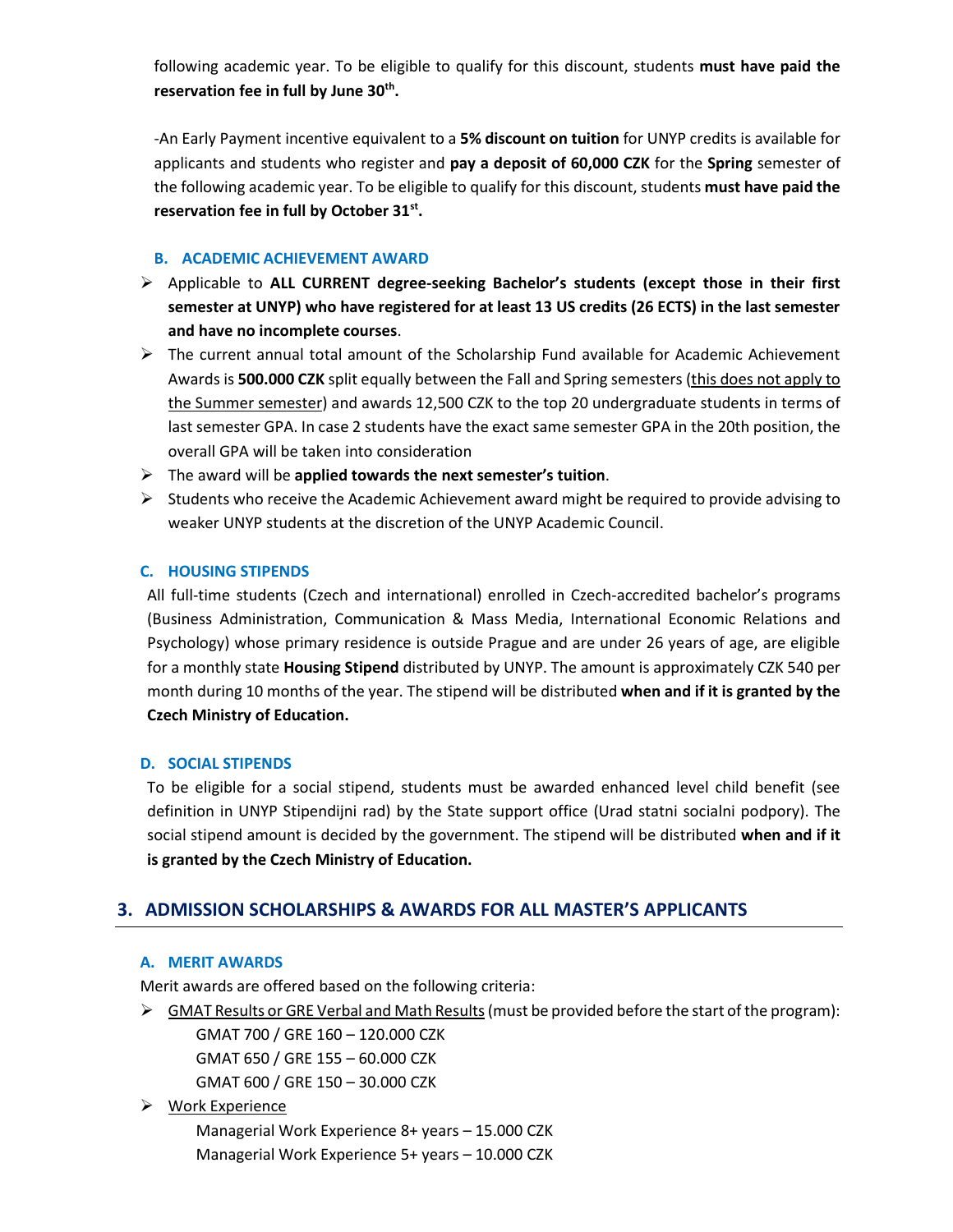A student can qualify for more than one Merit Award and discount, but the combined amount **cannot exceed** 120.000 CZK.

# **4. UNYP SCHOLARSHIPS, AWARDS AND TUITION REDUCTIONS FOR ALL GRADUATE PROGRAMS**

#### **A. Full Payment in Advance Discount**

**5% tuition discount** for UNYP Graduate Programs is available for students who register and **pay** the tuition and fees **in full** at least one week before the start of their studies. The Scholarship is in a form of a tuition discount and is calculated and deducted from the student's tuition**.** 

#### **B. Early Registration Discount**

An additional 5% discount is offered to students who pay a deposit of 75,000 CZK before **June 30th** .

#### *C.* **Alumni Graduate Discount**

Students who have **graduated from any academic program of UNYP** and then continue on to another degree program with UNYP will qualify for a **25,000 CZK** tuition fee waiver and application fee waiver for the program they choose to continue their studies.

#### *D.* **Graduate Research Assistants**

Students who are accepted to work as Graduate Research Assistants for UNYP for the duration of their graduate studies will be awarded a tuition waiver of 75% against the graduate program they are accepted for. Graduate Research Assistants are expected to make available at least 24 hours a week for research assistant work at UNYP during their studies. Only EU citizens or EU permanent residents are eligible to apply for Graduate Research Assistant positions. Applicants who are interested in such appointmentsshould inform the admissions office at the time of their application. The number of Graduate Research Assistant positions available each year will be determined by the then needs of the Institution.

# **5. FAMILY DISCOUNTS**

- o If two or more members of the same family enroll at UNYP a **10%** reduction in their tuition is given to the second member. The discount applies also if the first member has graduated from UNYP (Alumnus).
- o The tuition fee waiver is **applicable ONLY AFTER** the second family member is registered at UNYP and has **paid 25% of his tuition** for the next academic year calculated for full time studies.
- o When a Family fee waiver is applied, the tuition of the second family member is **NOT REFUNDABLE** in case the second member interrupts his/her studies**.**
- o The tuition fee waiver is **calculated and deducted** from the **student's tuition.**

# **6. BRING A FRIEND AWARD**

 **A 15,000CZK award** is provided to any student/alumnus introducing a friend(s) to study any program at UNYP. The "friend" **must be a NEW student**, on a FULL-TIME mode for at least one year of studies.